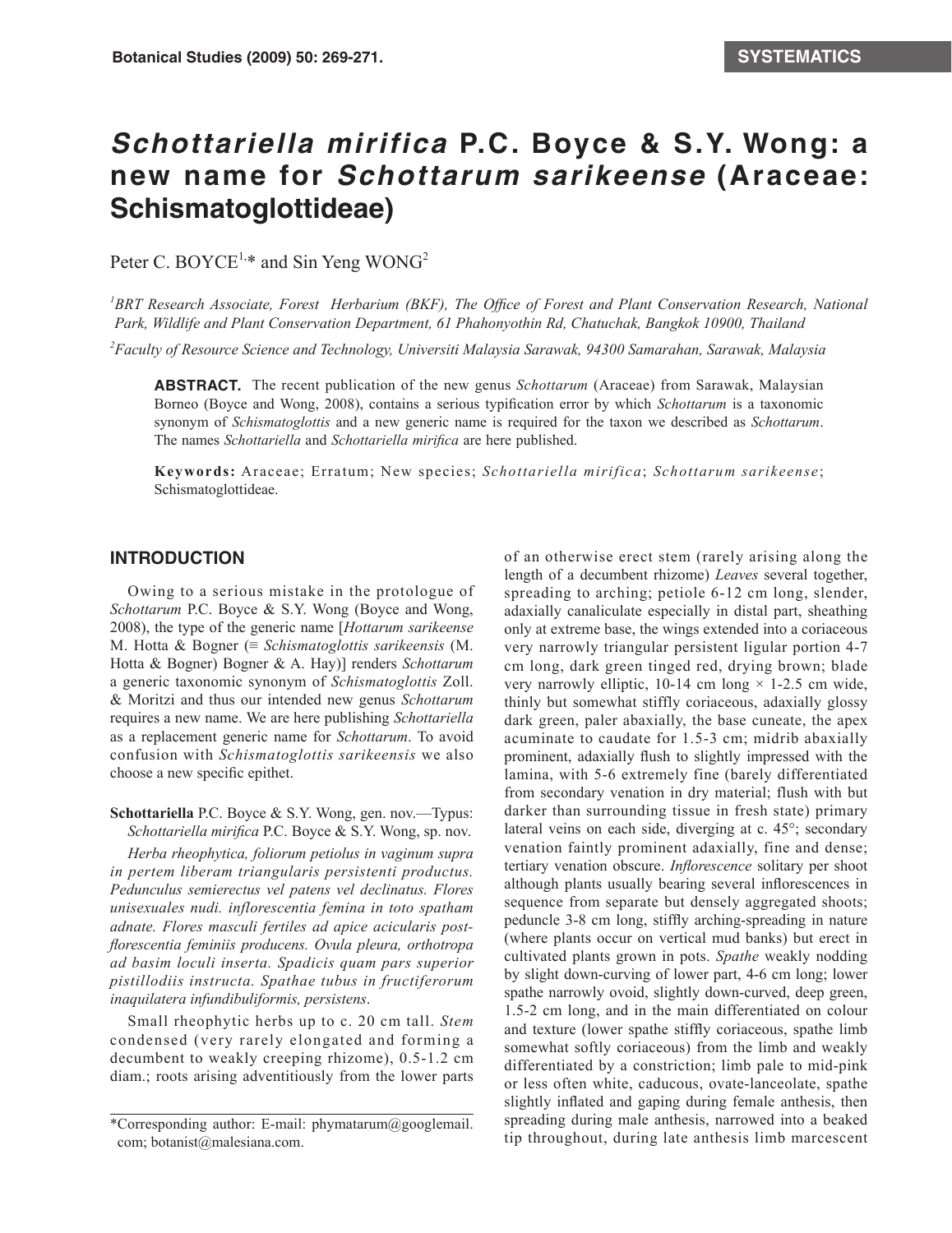from the margins inwards and downwards and then, with the portion closest to the abscission layer still fresh, the spathe limb shedding. *Spadix* subcylindric, 3-3.5 cm long; female zone 1-1.2 cm long, dorsal (in relation to spathe) side of female zone adnate to the spathe, c. 5 mm diam.; pistils gibbous-cylindric to ellipsoid-oblong, c. 1 mm diam.; stigma sessile, discoid, c. 1 mm diam. and slightly overtopping the ovary, papillate at anthesis, deep pink; interpistillar staminodes absent from among the pistils, confined to a row along the spathe/spadix adnation and occasionally a scattered individual amongst the two lowermost rows of pistils, stipitate, weakly clavate, slightly exceeding the pistils, white; sterile interstice confined to about 2 irregular whorls of sterile stamens at the base of the male zone, white; male zone c. 1 cm long, rather narrower than the female zone, c. 3 mm diam.; stamens crowded, rather irregular in shape and size, ellipsoid to dumbbell-shaped from above, c. 0.5 mm across, partially to completely connate into groups of 2-3, truncate and flat-topped at female anthesis but at anthesis each theca extending a needle-like projection c. 2 mm long and terminating with a weakly peltate ovate-triangular flap through which pollen is extruded; occasionally a scattered deep pink pistillode among the stamens; appendix absent to bullet-shaped, basally isodiametric with top of male zone, distally tapering and finally narrowly obtuse, up to c. 0.5 cm long; pistillodes of appendix columnar, flat topped, faintly impressed, c. 0.5 mm diam., often united to the top into curved or sinuous groups, mid-deep pink very small inflorescences with spadix fertile to the apex and pistillodes absent. *Fruiting spathe* unequally funnelform, c. 1.5-2 cm long, c. 1 cm wide across the mouth, the margins obliquely declined towards the convolution; fruiting peduncle arching/declinate with lower spathe mouth held laterally or slightly downwards with the convolution ventral in respect to the peduncle; berry gibbous-cylindric to ellipsoid-oblong, 1-1.8 mm long, 1-1.5 mm diam., with rather few seeds, mid-green with stigmatic remains dull brown and just overtopping the ovary; seed ellipsoid, 1-2 mm long, 0.25-0.3 mm diam., very pale brown, minutely scabrid, lacking a micropylar appendage.

*Distribution*. **MALESIA.** endemic to Sarawak in Sarikei and Sri Aman Districts; at both localities it is scattered and rare.

*Habitat*. Old secondary and fragments of primary lowland riparian evergreen moist forest on shales. Schottarialla is rheophytic on vertical clay-loam riverbanks. 55-80 m asl.

*Etymology*. The new generic epithet is derived from the stem of *Schottarum* + the diminutive suffix (-*iella*).

**Schottariella mirifica** P.C. Boyce & S.Y. Wong, sp. nov.—Typus: Malaysia, Sarawak, Sarikei, Maradong, Sungai Matob, 01°52'06.1" N; 111°55'30.7" E, 56 m asl, 8 Dec 2005, *P.C. Boyce, Wong Sin Yeng, Jeland ak Kisai, Jipom ak Tisai, & Mael ak Late AR-1615*  (holotype: SAR).

*Ab alii Schismatoglottideae flores masculi fertiles ad apice acicularis post-florescentia feminiis producens. Spadicis quam pars superior pistillodiis instructa. Spathae tubus in fructiferorum inaquilatera infundibuliformis, persistens differt.*

*Distribution*. As for genus.

*Habitat*. As for genus.

*Etymology*. The new specific epithet is from the Latin (*mirifica*) – to cause wonder – in allusion to our reaction on first observing the movement of the thecae horns.

**Acknowledgements.** We are indebted to Dr Josef Bogner (München) for pointing out the mistake and for supplying images to confirm our error. We are also very grateful to John McNeill (E) and Nicholas Turland (MO) for critical comments on an earlier draft of this manuscript.

## **LITERATURE CITED**

Boyce, P.C. and S.Y. Wong. 2008. Studies on Schismatoglottideae (Araceae) of Borneo VII: *Schottarum*  and *Bakoa,* two new genera from Sarawak, Malaysian Borneo. Bot. Stud. **49:** 393-404.